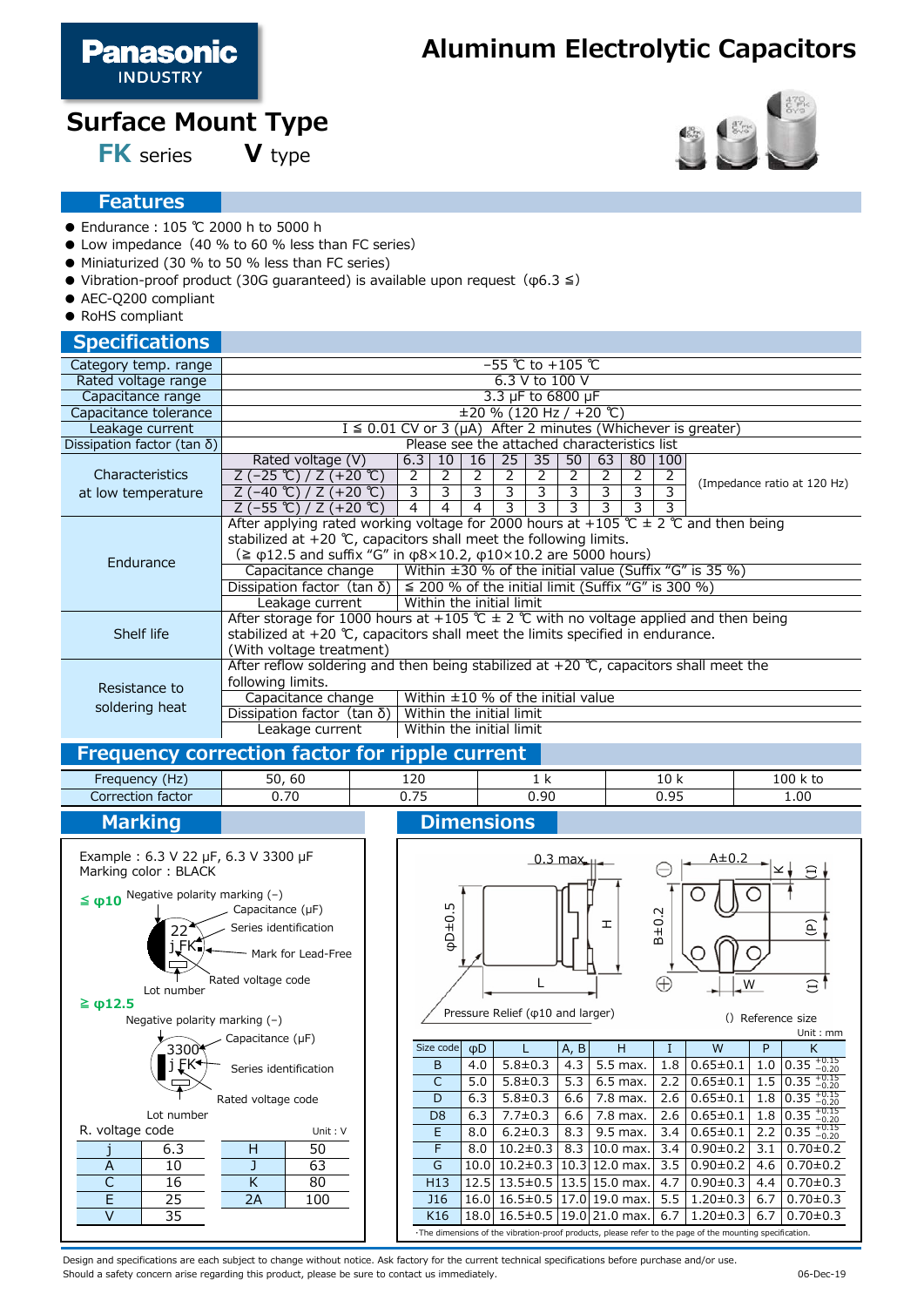# **Dimensions (Vibration-proof products)**

✽ The size and shape are different from standard products. Please inquire details of our company.

< Size code:D, D8 > < Size code:E, F, G, H13, J16, K16, K21 >



Supportive Terminals ( ) Reference size





 $*1: E$  to  $G: L\pm 0.3$ H13 to K21 : L±0.5

Supportive Terminals ( ) Reference size

|                                   |                          |      |      |           |                   |     |                |     |                            |                |      | Unit: mm       |
|-----------------------------------|--------------------------|------|------|-----------|-------------------|-----|----------------|-----|----------------------------|----------------|------|----------------|
| Size code                         | ΦD                       |      | A, B | H<br>max. | F                 |     | W              | P   | K                          | R              | S    |                |
| D                                 | 6.3                      | 6.1  | 6.6  | 7.8       | 0 to $+0.15$      | 2.4 | $0.65 \pm 0.1$ | 2.2 | $+0.15$<br>0.35<br>$-0.20$ | $1.1 \pm 0.2$  | 3.3  | $1.05 \pm 0.2$ |
| D <sub>8</sub>                    | 6.3                      | 8.0  | 6.6  | 7.8       | 0 to $+0.15$      | 2.4 | $0.65 \pm 0.1$ | 2.2 | $+0.15$<br>0.35<br>$-0.20$ | $1.1 \pm 0.2$  | 3.3  | $1.05 \pm 0.2$ |
| E.                                | 8.0                      | 6.5  | 8.3  | 9.5       | 0 to $+0.15$      | 3.4 | $0.7 \pm 0.1$  | 2.2 | $+0.15$<br>0.35<br>$-0.20$ | $0.70 \pm 0.2$ | 5.3  | $1.7 \pm 0.2$  |
| F                                 | 8.0                      | 10.5 | 8.3  | 10.0      | 0 to $+0.15$      | 3.4 | $1.2 \pm 0.2$  | 3.1 | $0.70 \pm 0.2$             | $0.70 \pm 0.2$ | 5.3  | $1.3 \pm 0.2$  |
| G                                 | 10.0                     | 10.5 | 10.3 | 12.0      | 0 to $+0.15$      | 3.5 | $1.2 \pm 0.2$  | 4.6 | $0.70 \pm 0.2$             | $0.70 \pm 0.2$ | 6.9  | $1.3 \pm 0.2$  |
| H <sub>13</sub>                   | 12.5                     | 13.8 | 13.5 | 15.0      | $-0.1$ to $+0.15$ | 4.7 | $1.2 \pm 0.2$  | 4.4 | $0.70 \pm 0.3$             | $2.2 \pm 0.2$  | 7.1  | $2.4 \pm 0.2$  |
| J16                               | 16.0                     | 16.8 | 17.0 | 19.0      | $-0.1$ to $+0.15$ | 5.5 | $1.4 \pm 0.2$  | 6.7 | $0.70 \pm 0.3$             | $3.0 \pm 0.2$  | 9.0  | $1.9 \pm 0.2$  |
| K16                               | 18.0                     | 16.8 | 19.0 | 21.0      | $-0.1$ to $+0.15$ | 6.7 | $1.4 \pm 0.2$  | 6.7 | $0.70 \pm 0.3$             | $3.0 \pm 0.2$  | 11.0 | $1.9 + 0.2$    |
| K21                               | 18.0                     | 21.8 | 19.0 | 21.0      | $-0.1$ to $+0.15$ | 6.7 | $1.4 \pm 0.2$  | 6.7 | $0.70 \pm 0.3$             | $3.0 \pm 0.2$  | 11.0 | $1.9 + 0.2$    |
| <b>Contract Contract Contract</b> | <b>Contract Contract</b> |      |      |           |                   |     |                |     |                            |                |      |                |

# **Land / Pad pattern**

The circuit board land/pad pattern size for chip capacitors is specified in the following table. The land pitch influences installation strength and consider it.

 $\bullet$  Standard products



Land space

 $\leq$  Size code : D, D8  $>$  (Table of board land size vs. capacitor size) Unit:





 $\Gamma$ 



| (Table of board land size vs. capacitor size)<br>Unit: mm |     |     |     |  |  |  |  |  |  |  |  |
|-----------------------------------------------------------|-----|-----|-----|--|--|--|--|--|--|--|--|
| Size code                                                 | a   | h   | C   |  |  |  |  |  |  |  |  |
| $B(\phi 4)$                                               | 1.0 | 2.5 | 1.6 |  |  |  |  |  |  |  |  |
| $C(\phi5)$                                                | 1.5 | 2.8 | 1.6 |  |  |  |  |  |  |  |  |
| D ( $\phi$ 6.3)                                           | 1.8 | 3.2 | 1.6 |  |  |  |  |  |  |  |  |
| D8 (φ6.3x7.7L)                                            | 1.8 | 3.2 | 1.6 |  |  |  |  |  |  |  |  |
| $E$ ( $\phi$ 8x6.2L)                                      | 2.2 | 4.0 | 1.6 |  |  |  |  |  |  |  |  |
| $F$ ( $\phi$ 8x10.2L)                                     | 3.1 | 4.0 | 2.0 |  |  |  |  |  |  |  |  |
| $G$ ( $\phi$ 10x10.2L)                                    | 4.6 | 4.1 | 2.0 |  |  |  |  |  |  |  |  |
| $H(\phi12.5)$                                             | 4.0 | 5.7 | 2.0 |  |  |  |  |  |  |  |  |
| $J(\phi16)$                                               | 6.0 | 6.5 | 2.5 |  |  |  |  |  |  |  |  |
| $K(\phi18)$                                               | 6.0 | 7.5 | 2.5 |  |  |  |  |  |  |  |  |

● Vibration-proof products when size "a" is wide, back fi llet can be made, decreasing fi tting strength.

| (Table of board land size vs. capacitor size)<br>Unit: mm |     |             |     |     |                   |           |     |     |  |  |  |  |  |
|-----------------------------------------------------------|-----|-------------|-----|-----|-------------------|-----------|-----|-----|--|--|--|--|--|
| Size code                                                 | А   | в           |     |     |                   |           | G   |     |  |  |  |  |  |
| D $(φ6.3xL6.1)$                                           |     | $1.2$   3.6 | 3.2 | 2.0 |                   | 0.95 0.65 | 1.0 | 1.2 |  |  |  |  |  |
| D8 (φ6.3xL8.0)                                            |     | 3.6         | 3.2 | 2.0 |                   | 0.95 0.65 | 1.0 | 1.2 |  |  |  |  |  |
| $E$ ( $\phi$ 8x6.5L)                                      | 1.8 | 4.2         | 5.0 | 1.3 | $1.5 \,   \, 1.4$ |           | 1.5 | 2.0 |  |  |  |  |  |
| $F$ ( $\phi$ 8x10.5L)                                     | 2.7 | 4.0         | 4.7 | 1.3 | 1.0               | 1.7       | 1.1 | 2.5 |  |  |  |  |  |
| $G(\phi10)$                                               | 3.9 | 4.4         | 4.7 | 1.3 | 1.2               | 1.9       |     | 2.5 |  |  |  |  |  |
| $H$ (φ12.5)                                               | 3.9 | 6.0         | 6.9 | 2.8 | 1.3               | 1.9       | 2.2 | 2.5 |  |  |  |  |  |
| $J(\phi16)$                                               | 5.8 | 6.8         | 6.2 | 3.6 | 1.3               | 1.9       |     | 2.8 |  |  |  |  |  |
| $K(\phi18)$                                               | 5.8 | 7.3         | 6.2 | 3.6 | 1.8               | 1.9       |     | 2.8 |  |  |  |  |  |

 $\leq$  Size code: E, F, G, H, J, K  $>$ 

- \*Take mounting conditions, solderability and fi tting strength into consideration when selecting parts for your company's design.
- The vibration-proof capacitors of size Φ6.3 has support terminals extending from the bottom side to the lead edge. Then, make sure to find appropriate soldering conditions to form fillet on the support terminals if required for appearance inspection.

Design and specifications are each subject to change without notice. Ask factory for the current technical specifications before purchase and/or use. Should a safety concern arise regarding this product, please be sure to contact us immediately.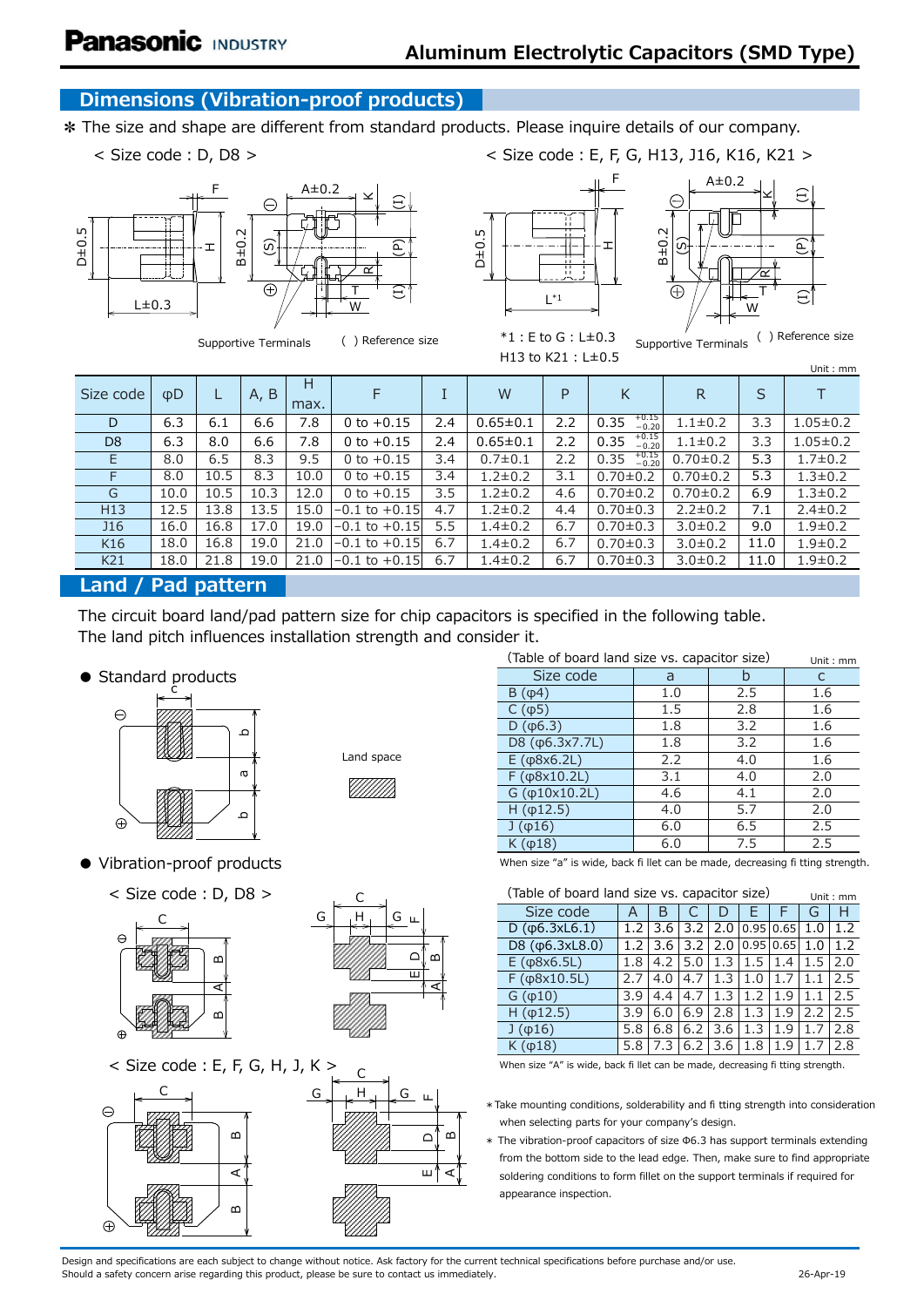# **Characteristics list**

**FK series**

# Endurance : 105 ℃ 2000 h (≧ φ12.5 : 5000 h)

|         |                 |                         | Case size               |                               |                                  | Specification  |                |                       | Part No.                     |                              |                         | Min.         |
|---------|-----------------|-------------------------|-------------------------|-------------------------------|----------------------------------|----------------|----------------|-----------------------|------------------------------|------------------------------|-------------------------|--------------|
| Rated   | Capacitance     |                         | (mm)                    |                               |                                  |                |                |                       |                              |                              |                         | Packaging    |
| voltage | $(\pm 20\% )$   |                         |                         | L                             | $code^*1$                        | Ripple         | Impe-          |                       |                              |                              | Reflow                  | Q'ty         |
| (V)     | $(\mu F)$       | $\phi$ D                |                         |                               | Size                             | current        | $dance*3$      | $tan δ$ <sup>*4</sup> | Standard                     | Vibration-proof              |                         | Taping       |
|         |                 |                         | Standard                | Vibration<br>-proof           |                                  | $*2$           | $(\Omega)$     |                       | Product                      | product                      |                         | (pcs)        |
|         | $\overline{22}$ | 4.0                     | 5.8                     | -                             | B                                | (mA rms)<br>90 | 1.35           | 0.26                  | EEEFK0J220R                  | $\overline{\phantom{m}}$     | (1)                     | 2000         |
|         |                 | 4.0                     | 5.8                     | -                             | (B)                              | 90             | 1.35           | 0.26                  | EEEFK0J470UR                 | —                            | (1)                     | 2000         |
|         | 47              | 5.0                     | 5.8                     | $\overline{\phantom{0}}$      | С                                | 160            | 0.70           | 0.26                  | EEEFK0J470R                  | $\overline{\phantom{0}}$     | (1)                     | 1000         |
|         | 100             | 5.0                     | 5.8                     | -                             | (C                               | 160            | 0.70           | 0.26                  | EEEFK0J101UR                 | <u>—</u>                     | (1)                     | 1000         |
|         | 220             | 6.3<br>6.3              | 5.8<br>$\overline{5.8}$ | 6.1<br>6.1                    | D<br>D                           | 240<br>240     | 0.36<br>0.36   | 0.26<br>0.26          | EEEFK0J101P<br>EEEFK0J221P   | EEEFK0J101V<br>EEEFK0J221V   | (1)<br>(1)              | 1000<br>1000 |
| 6.3     | 330             | 6.3                     | 7.7                     | 8.0                           | $\overline{D8}$                  | 280            | 0.34           | 0.26                  | EEEFK0J331XP                 | EEEFK0J331XV                 | (1)                     | 900          |
|         |                 | 8.0                     | 6.2                     | 6.5                           | Е                                | 300            | 0.26           | 0.26                  | EEEFK0J331P                  | EEEFK0J331V                  | (2)                     | 1000         |
|         | 470<br>1000     | 8.0<br>8.0              | 10.2<br>10.2            | 10.5<br>10.5                  | F<br>F                           | 600<br>600     | 0.16<br>0.16   | 0.26<br>0.26          | EEEFK0J471P<br>EEEFK0J102P   | EEEFK0J471V<br>EEEFK0J102V   | (2)<br>(2)              | 500<br>500   |
|         | 1500            | 10.0                    | 10.2                    | 10.5                          | G                                | 850            | 0.08           | 0.26                  | EEEFK0J152P                  | EEEFK0J152V                  | (2)                     | 500          |
|         | 3300            | 12.5                    | 13.5                    | 13.8                          | H13                              | 1100           | 0.06           | 0.30                  | <b>EEVFK0J332Q</b>           | EEVFK0J332V                  | $\overline{(3)}$        | 200          |
|         | 6800            | 16.0                    | 16.5                    | 16.8                          | <b>J16</b>                       | 1800           | 0.035          | 0.36                  | EEVFK0J682M                  | EEVFK0J682V                  | $\overline{(3)}$        | 125          |
|         | 22              | $\overline{4.0}$<br>4.0 | 5.8<br>5.8              | —<br>$\equiv$                 | B<br>(B)                         | 90<br>90       | 1.35<br>1.35   | 0.19<br>0.19          | EEEFK1A220R<br>EEEFK1A330UR  | —                            | (1)<br>(1)              | 2000<br>2000 |
|         | 33              | 5.0                     | 5.8                     | -                             | С                                | 160            | 0.70           | 0.19                  | EEEFK1A330R                  |                              | (1)                     | 1000         |
|         | 150             | 6.3                     | 5.8                     | 6.1                           | $\overline{D}$                   | 240            | 0.36           | 0.19                  | EEEFK1A151P                  | EEEFK1A151V                  | $\overline{(1)}$        | 1000         |
|         | 220             | 6.3                     | 7.7                     | 8.0                           | $\overline{D8}$                  | 280            | 0.34           | 0.19                  | EEEFK1A221XP                 | EEEFK1A221XV                 | (1)                     | 900          |
|         | 330             | 8.0                     | 6.2<br>10.2             | 6.5<br>10.5                   | Ε<br>F                           | 300<br>600     | 0.26<br>0.16   | 0.19                  | EEEFK1A221P                  | EEEFK1A221V<br>EEEFK1A331V   | $\overline{(2)}$        | 1000<br>500  |
| 10      | 470             | 8.0<br>8.0              | 10.2                    | 10.5                          | F                                | 600            | 0.16           | 0.19<br>0.19          | EEEFK1A331P<br>EEEFK1A471P   | EEEFK1A471V                  | $\overline{(2)}$<br>(2) | 500          |
|         | 680             | 8.0                     | 10.2                    | 10.5                          | F                                | 600            | 0.16           | 0.19                  | EEEFK1A681P                  | EEEFK1A681V                  | (2)                     | 500          |
|         | 1000            | 10.0                    | 10.2                    | 10.5                          | G                                | 850            | 0.08           | 0.19                  | EEEFK1A102P                  | EEEFK1A102V                  | (2)                     | 500          |
|         | 2200<br>4700    | 12.5<br>16.0            | 13.5<br>16.5            | 13.8                          | H <sub>13</sub>                  | 1100<br>1800   | 0.06           | 0.21<br>0.25          | EEVFK1A222Q<br>EEVFK1A472M   | EEVFK1A222V<br>EEVFK1A472V   | 3)<br>$\overline{(3)}$  | 200<br>125   |
|         | 6800            | 18.0                    | 16.5                    | 16.8<br>16.8                  | J16<br>K16                       | 2060           | 0.035<br>0.033 | 0.29                  | EEVFK1A682M                  | EEVFK1A682V                  | $\overline{3)}$         | 125          |
|         | 10              | 4.0                     | 5.8                     | -                             | B                                | 90             | 1.35           | 0.16                  | EEEFK1C100R                  |                              | (1)                     | 2000         |
|         | 22              | $\overline{4.0}$        | 5.8                     | -                             | (B)                              | 90             | 1.35           | 0.16                  | EEEFK1C220UR                 | —                            | (1)                     | 2000         |
|         |                 | 5.0<br>5.0              | 5.8<br>5.8              | —<br>-                        | С<br>(C                          | 160<br>160     | 0.70<br>0.70   | 0.16<br>0.16          | EEEFK1C220R<br>EEEFK1C470UR  | —                            | (1)<br>(1)              | 1000<br>1000 |
|         | 47              | 6.3                     | 5.8                     | 6.1                           | D                                | 240            | 0.36           | 0.16                  | EEEFK1C470P                  | EEEFK1C470V                  | (1)                     | 1000         |
|         | 68              | 6.3                     | 5.8                     | 6.1                           | D                                | 240            | 0.36           | 0.16                  | EEEFK1C680P                  | EEEFK1C680V                  | (1)                     | 1000         |
|         | 100             | 6.3                     | 5.8                     | 6.1                           | D                                | 240            | 0.36           | 0.16                  | EEEFK1C101P                  | EEEFK1C101V                  | (1)                     | 1000         |
| 16      | 150             | 6.3<br>6.3              | 7.7<br>7.7              | 8.0<br>8.0                    | D <sub>8</sub><br>D <sub>8</sub> | 280<br>280     | 0.34<br>0.34   | 0.16<br>0.16          | EEEFK1C151XP<br>EEEFK1C221XP | EEEFK1C151XV<br>EEEFK1C221XV | (1)<br>(1)              | 900<br>900   |
|         | 220             | 8.0                     | 6.2                     | 6.5                           | Ε                                | 300            | 0.26           | 0.16                  | EEEFK1C221P                  | EEEFK1C221V                  | $\overline{(2)}$        | 1000         |
|         | 330             | 8.0                     | 10.2                    | 10.5                          | F                                | 600            | 0.16           | 0.16                  | EEEFK1C331P                  | EEEFK1C331V                  | (2)                     | 500          |
|         | 470             | 8.0                     | 10.2                    | 10.5                          | F                                | 600            | 0.16           | 0.16                  | EEEFK1C471P                  | EEEFK1C471V                  | $\overline{(2)}$        | 500          |
|         | 680<br>1500     | 10.0<br>12.5            | 10.2<br>13.5            | 10.5<br>13.8                  | G<br>H13                         | 850<br>1100    | 0.08<br>0.06   | 0.16<br>0.16          | EEEFK1C681P<br>EEVFK1C152Q   | EEEFK1C681V<br>EEVFK1C152V   | (2)<br>(3)              | 500<br>200   |
|         | 3300            | 16.0                    | 16.5                    | 16.8                          | J16                              | 1800           | 0.035          | 0.20                  | EEVFK1C332M                  | EEVFK1C332V                  | (3)                     | 125          |
|         | 4700            | 18.0                    | 16.5                    | 16.8                          | K16                              | 2060           | 0.033          | 0.22                  | EEVFK1C472M                  | EEVFK1C472V                  | (3)                     | 125          |
|         | 10              | 4.0                     | 5.8                     |                               | B                                | 90             | 1.35           | 0.14                  | EEEFK1E100R                  |                              | (1)                     | 2000         |
|         | 22              | 5.0<br>5.0              | 5.8<br>5.8              | -<br>$\overline{\phantom{0}}$ | С<br>$\overline{\text{(C)}}$     | 160<br>160     | 0.70<br>0.70   | 0.14<br>0.14          | EEEFK1E220R<br>EEEFK1E330UR  | $\qquad \qquad -$<br>—       | (1)<br>(1)              | 1000<br>1000 |
|         | 33              | 6.3                     | 5.8                     | 6.1                           | D                                | 240            | 0.36           | 0.14                  | EEEFK1E330P                  | EEEFK1E330V                  | (1)                     | 1000         |
|         | 47              | 6.3                     | 5.8                     | 6.1                           | D                                | 240            | 0.36           | 0.14                  | EEEFK1E470P                  | EEEFK1E470V                  | (1)                     | 1000         |
|         | 68              | 6.3                     | 5.8                     | 6.1                           | D                                | 240            | 0.36           | 0.14                  | EEEFK1E680P                  | EEEFK1E680V                  | (1)                     | 1000         |
|         | 100             | 6.3<br>8.0              | 7.7<br>6.2              | 8.0<br>6.5                    | D <sub>8</sub><br>E              | 280<br>300     | 0.34<br>0.26   | 0.14<br>0.14          | EEEFK1E101XP<br>EEEFK1E101P  | EEEFK1E101XV<br>EEEFK1E101V  | (1)<br>(2)              | 900<br>1000  |
| 25      | 150             | 8.0                     | 10.2                    | 10.5                          | F                                | 600            | 0.16           | 0.14                  | EEEFK1E151P                  | EEEFK1E151V                  | $\overline{(2)}$        | 500          |
|         | 220             | 8.0                     | 10.2                    | 10.5                          | F                                | 600            | 0.16           | 0.14                  | EEEFK1E221P                  | EEEFK1E221V                  | (2)                     | 500          |
|         | 330             | 8.0                     | 10.2                    | 10.5                          | F                                | 600            | 0.16           | 0.14                  | EEEFK1E331P                  | EEEFK1E331V                  | $\overline{(2)}$        | 500          |
|         | 470<br>1000     | 10.0<br>12.5            | 10.2<br>13.5            | 10.5<br>13.8                  | G<br>H13                         | 850<br>1100    | 0.08<br>0.06   | 0.14<br>0.14          | EEEFK1E471P<br>EEVFK1E102Q   | EEEFK1E471V<br>EEVFK1E102V   | (2)<br>$\overline{(3)}$ | 500<br>200   |
|         | 1500            | 16.0                    | 16.5                    | 16.8                          | J16                              | 1800           | 0.035          | 0.14                  | EEVFK1E152M                  | EEVFK1E152V                  | (3)                     | 125          |
|         | 2200            | 16.0                    | 16.5                    | 16.8                          | J16                              | 1800           | 0.035          | 0.16                  | EEVFK1E222M                  | EEVFK1E222V                  | (3)                     | 125          |
|         | 3300            | 18.0                    | 16.5                    | 16.8                          | K16                              | 2060           | 0.033          | 0.18                  | EEVFK1E332M                  | EEVFK1E332V                  | (3)                     | 125          |

\*1: Size code( ): Miniaturization product

\*2: Ripple current (100 kHz / +105 ℃)

\*3: Impedance (100 kHz / +20 ℃)

\*4: tan δ (120 Hz / +20 ℃)

・ Please refer to the page of "Reflow Profile" and "The Taping Dimensions".

Design and specifications are each subject to change without notice. Ask factory for the current technical specifications before purchase and/or use. Should a safety concern arise regarding this product, please be sure to contact us immediately. 06-Dec-19 06-Dec-19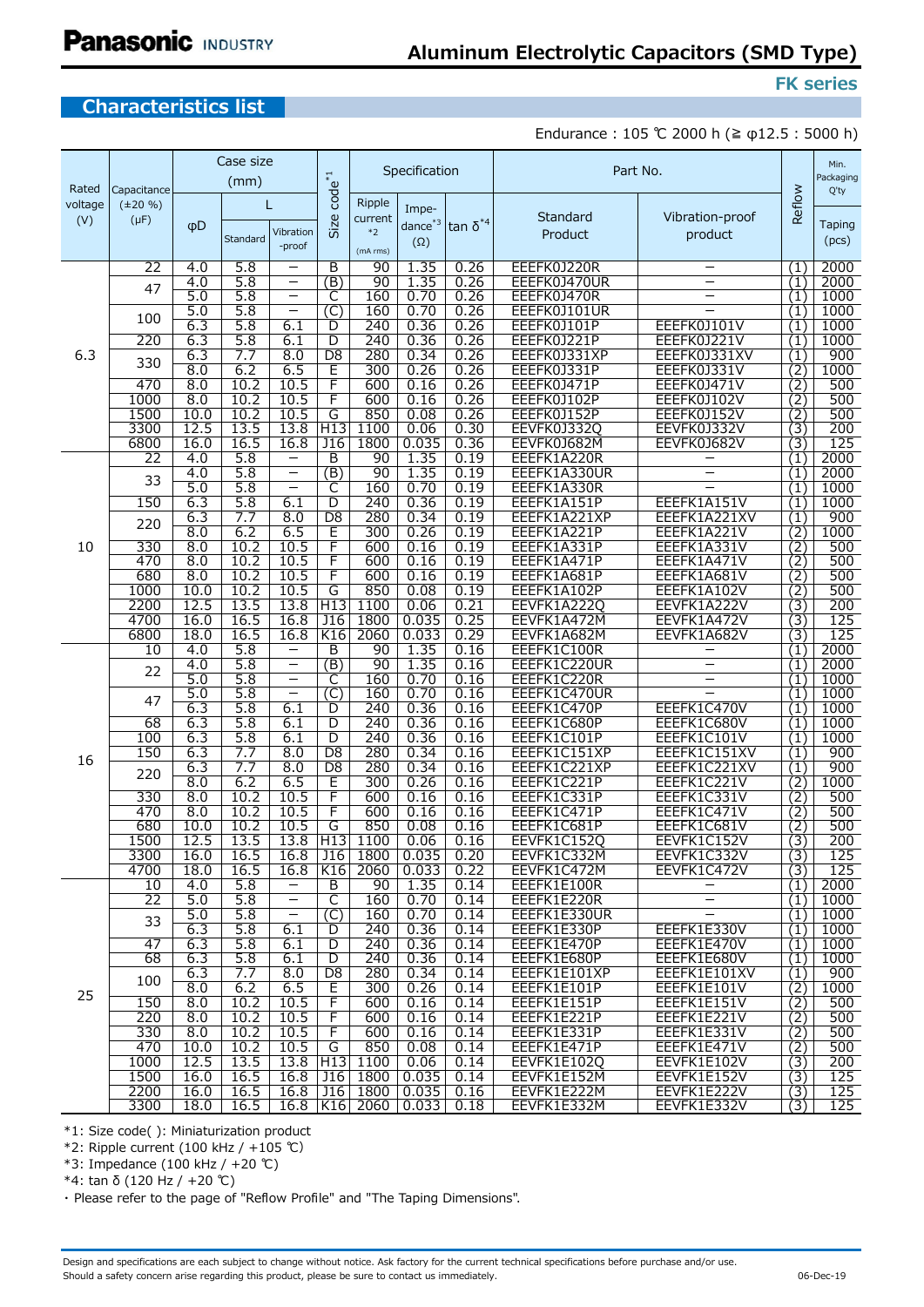# **Characteristics list**

**FK series**

## Endurance : 105 ℃ 2000 h (≧ φ12.5 : 5000 h)

|                  |                              |            | Case size  |                                |                      | Specification<br>Part No. |              |                   |                             | Min.                        |                         |                 |
|------------------|------------------------------|------------|------------|--------------------------------|----------------------|---------------------------|--------------|-------------------|-----------------------------|-----------------------------|-------------------------|-----------------|
|                  |                              |            | (mm)       |                                | $code^*1$            |                           |              |                   |                             |                             |                         | Packaging       |
| Rated<br>voltage | Capacitance<br>$(\pm 20\% )$ |            |            |                                |                      | Ripple                    |              |                   |                             |                             | Reflow                  | Q'ty            |
| (V)              | $(\mu F)$                    |            |            | L                              |                      | current                   | Impe-        |                   | Standard                    | Vibration-proof             |                         |                 |
|                  |                              | $\phi$ D   | Standard   | Vibration                      | Size                 | $*2$                      | $dance*3$    | tan $\delta^{*4}$ | Product                     | product                     |                         | Taping<br>(pcs) |
|                  |                              |            |            | -proof                         |                      | (mA rms)                  | $(\Omega)$   |                   |                             |                             |                         |                 |
|                  | 4.7                          | 4.0        | 5.8        | -                              | $\overline{B}$       | $\overline{90}$           | 1.35         | 0.12              | EEEFK1V4R7R                 | $\qquad \qquad -$           | (1)                     | 2000            |
|                  | 10                           | 4.0        | 5.8        | -                              | (B)                  | 90                        | 1.35         | 0.12              | EEEFK1V100UR                | —                           | (1)                     | 2000            |
|                  |                              | 5.0        | 5.8<br>5.8 | $\overline{\phantom{0}}$       | C                    | 160                       | 0.70         | 0.12              | EEEFK1V100R                 | $\overline{\phantom{0}}$    | (1)                     | 1000            |
|                  | $\overline{22}$<br>33        | 5.0<br>6.3 | 5.8        | 6.1                            | С<br>D               | 160<br>240                | 0.70<br>0.36 | 0.12<br>0.12      | EEEFK1V220R<br>EEEFK1V330P  | EEEFK1V330V                 | (1)<br>(1)              | 1000<br>1000    |
|                  | 47                           | 6.3        | 5.8        | 6.1                            | $\overline{D}$       | 240                       | 0.36         | 0.12              | EEEFK1V470P                 | EEEFK1V470V                 | (1)                     | 1000            |
|                  | 68                           | 6.3        | 7.7        | 8                              | $\overline{D8}$      | 280                       | 0.34         | 0.12              | EEEFK1V680XP                | EEEFK1V680XV                | (1)                     | 900             |
|                  |                              | 6.3        | 7.7        | 8                              | $\overline{D8}$      | 280                       | 0.34         | 0.12              | EEEFK1V101XP                | EEEFK1V101XV                | $\overline{(1)}$        | 900             |
| 35               | 100                          | 8.0        | 10.2       | 10.5                           | F                    | 600                       | 0.16         | 0.12              | EEEFK1V101P                 | EEEFK1V101V                 | (2)                     | 500             |
|                  | 150                          | 8.0        | 10.2       | 10.5                           | F                    | 600                       | 0.16         | 0.12              | EEEFK1V151P                 | EEEFK1V151V                 | (2)                     | 500             |
|                  | 220                          | 8.0        | 10.2       | 10.5                           | F                    | 600                       | 0.16         | 0.12              | EEEFK1V221P                 | EEEFK1V221V                 | (2)                     | 500             |
|                  | 330                          | 10.0       | 10.2       | 10.5                           | G                    | 850                       | 0.08         | 0.12              | EEEFK1V331P                 | EEEFK1V331V                 | $\overline{(2)}$        | 500             |
|                  | 470                          | 12.5       | 13.5       | 13.8                           | H13                  | 1100                      | 0.06         | 0.12              | EEVFK1V471Q                 | EEVFK1V471V                 | $\overline{3)}$         | 200             |
|                  | 680                          | 12.5       | 13.5       | 13.8                           | H13                  | 1100                      | 0.06         | 0.12              | EEVFK1V681Q                 | EEVFK1V681V                 | $\overline{(3)}$        | 200             |
|                  | 1000                         | 16.0       | 16.5       | 16.8                           | J16                  | 1800                      | 0.035        | 0.12              | EEVFK1V102M                 | EEVFK1V102V                 | $\overline{(3)}$        | 125             |
|                  | 1500                         | 16.0       | 16.5       | 16.8                           | <b>J16</b>           | 1800                      | 0.035        | 0.12              | EEVFK1V152M                 | EEVFK1V152V                 | $\overline{3)}$         | 125             |
|                  | 4.7                          | 4.0        | 5.8        |                                | B                    | 60                        | 2.90         | 0.10              | EEEFK1H4R7R                 |                             | (1)                     | 2000            |
|                  | 10                           | 5.0        | 5.8        | -                              | (C                   | 85                        | 1.52         | 0.10              | EEEFK1H100UR                |                             | (1)                     | 1000            |
|                  |                              | 6.3        | 5.8        | 6.1                            | D                    | 165                       | 0.88         | 0.10              | EEEFK1H100P                 | EEEFK1H100V                 | (1)                     | 1000            |
|                  | $\overline{22}$              | 6.3        | 5.8        | 6.1                            | $\overline{D}$       | 165                       | 0.88         | 0.10              | EEEFK1H220P                 | EEEFK1H220V                 | $\overline{(1)}$        | 1000            |
|                  | 33                           | 6.3        | 7.7<br>6.2 | $\overline{8}$<br>6.5          | $\overline{D8}$<br>Έ | 195<br>195                | 0.68         | 0.10              | EEEFK1H330XP                | EEEFK1H330XV                | (1)                     | 900<br>1000     |
|                  |                              | 8.0        | 7.7        |                                |                      |                           | 0.68         | 0.10              | EEEFK1H330P                 | EEEFK1H330V                 | (2)                     |                 |
|                  | 47                           | 6.3<br>8.0 | 6.2        | 8<br>6.5                       | D <sub>8</sub><br>Е  | 195<br>195                | 0.68<br>0.68 | 0.10<br>0.10      | EEEFK1H470XP<br>EEEFK1H470P | EEEFK1H470XV<br>EEEFK1H470V | (1)<br>$\overline{(2)}$ | 900<br>1000     |
| 50               | 100                          | 8.0        | 10.2       | 10.5                           | F                    | 350                       | 0.34         | 0.10              | EEEFK1H101P                 | EEEFK1H101V                 | (2)                     | 500             |
|                  | 150                          | 10.0       | 10.2       | 10.5                           | G                    | 670                       | 0.18         | 0.10              | EEEFK1H151P                 | EEEFK1H151V                 | $\overline{(2)}$        | 500             |
|                  | 220                          | 10.0       | 10.2       | 10.5                           | G                    | 670                       | 0.18         | 0.10              | EEEFK1H221P                 | EEEFK1H221V                 | $\overline{(2)}$        | 500             |
|                  | 330                          | 12.5       | 13.5       | 13.8                           | H <sub>13</sub>      | 900                       | 0.12         | 0.10              | EEVFK1H331Q                 | EEVFK1H331V                 | $\left(3\right)$        | 200             |
|                  | 390                          | 12.5       | 13.5       | 13.8                           | H13                  | 900                       | 0.12         | 0.10              | EEVFK1H391Q                 | EEVFK1H391V                 | $\overline{(3)}$        | 200             |
|                  | 470                          | 16.0       | 16.5       | 16.8                           | <b>J16</b>           | 1610                      | 0.073        | 0.10              | EEVFK1H471M                 | EEVFK1H471V                 | (3)                     | 125             |
|                  | 560                          | 16.0       | 16.5       | 16.8                           | <b>J16</b>           | 1610                      | 0.073        | 0.10              | EEVFK1H561M                 | EEVFK1H561V                 | (3)                     | 125             |
|                  | 680                          | 16.0       | 16.5       | 16.8                           | <b>J16</b>           | 1610                      | 0.073        | 0.10              | EEVFK1H681M                 | EEVFK1H681V                 | $\overline{(3)}$        | 125             |
|                  | 1000                         | 16.0       | 16.5       | 16.8                           | J16                  | 1610                      | 0.073        | 0.10              | EEVFK1H102M                 | EEVFK1H102V                 | (3)                     | 125             |
|                  | 4.7                          | 5.0        | 5.8        | $\qquad \qquad \longleftarrow$ | C                    | 50                        | 3.00         | 0.08              | EEEFK1J4R7R                 |                             | $\overline{(1)}$        | 1000            |
|                  | 10                           | 6.3        | 5.8        | 6.1                            | D                    | 80                        | 1.50         | 0.08              | EEEFK1J100P                 | EEEFK1J100V                 | (1)                     | 1000            |
|                  | 22                           | 6.3        | 7.7        | $\overline{8}$                 | D <sub>8</sub>       | 120                       | 1.20         | 0.08              | EEEFK1J220XP                | EEEFK1J220XV                | (1)                     | 900             |
|                  |                              | 8.0        | 6.2        | 6.5                            | Ε                    | 120                       | 1.20         | 0.08              | EEEFK1J220P                 | <b>EEEFK1J220V</b>          | $\overline{(2)}$        | 1000            |
|                  | 33                           | 8.0        | 10.2       | 10.5                           | F                    | 250                       | 0.65         | 0.08              | EEEFK1J330P                 | EEEFK1J330V                 | (2)                     | 500             |
| 63               | 47                           | 8.0        | 10.2       | 10.5                           | F                    | 250                       | 0.65         | 0.08              | EEEFK1J470P                 | EEEFK1J470V                 | (2)                     | 500             |
|                  | 68                           | 8.0        | 10.2       | 10.5                           | (F)                  | 250                       | 0.65         | 0.08              | EEEFK1J680UP                | EEEFK1J680UV                | (2)                     | 500             |
|                  | 100                          | 10.0       | 10.2       | 10.5                           | Ğ                    | 400                       | 0.35         | 0.08              | EEEFK1J101P                 | EEEFK1J101V                 | $\overline{(2)}$        | 500             |
|                  | 150                          | 12.5       | 13.5       | 13.8                           | H13                  | 800                       | 0.16         | 0.08              | EEVFK1J151Q                 | EEVFK1J151V                 | $\overline{(3)}$        | 200             |
|                  | 220                          | 12.5       | 13.5       | 13.8                           | H13                  | 800                       | 0.16         | 0.08              | <b>EEVFK1J221Q</b>          | EEVFK1J221V                 | (3)                     | 200             |
|                  | 470                          | 16.0       | 16.5       | 16.8                           | J16                  | 1410                      | 0.082        | 0.08              | EEVFK1J471M                 | EEVFK1J471V                 | (3)                     | 125             |
|                  | 680                          | 18.0       | 16.5       | 16.8                           | K16                  | 1690                      | 0.08         | 0.08              | EEVFK1J681M                 | EEVFK1J681V                 | (3)                     | 125             |
|                  | 3.3                          | 5.0        | 5.8        | $\qquad \qquad \blacksquare$   | C                    | 25                        | 5.00         | 0.08              | EEEFK1K3R3R                 | EEEFK1K4R7V                 | (1)                     | 1000            |
|                  | 4.7                          | 6.3<br>6.3 | 5.8<br>7.7 | 6.1<br>8                       | D<br>D <sub>8</sub>  | 40<br>60                  | 3.00<br>2.40 | 0.08<br>0.08      | EEEFK1K4R7P                 | EEEFK1K100XV                | (1)                     | 1000            |
|                  | 10                           | 8.0        | 6.2        | 6.5                            | Е                    | 60                        | 2.40         | 0.08              | EEEFK1K100XP<br>EEEFK1K100P | EEEFK1K100V                 | (1)<br>(2)              | 900<br>1000     |
|                  | 22                           | 8.0        | 10.2       | 10.5                           | F                    | 130                       | 1.30         | 0.08              | EEEFK1K220P                 | EEEFK1K220V                 | $\overline{(2)}$        | 500             |
|                  | 33                           | 8.0        | 10.2       | 10.5                           | F                    | 130                       | 1.30         | 0.08              | EEEFK1K330P                 | EEEFK1K330V                 | $\overline{(2)}$        | 500             |
| 80               | 47                           | 10.0       | 10.2       | 10.5                           | G                    | 200                       | 0.70         | 0.08              | EEEFK1K470P                 | EEEFK1K470V                 | (2)                     | 500             |
|                  | 68                           | 12.5       | 13.5       | 13.8                           | H13                  | 500                       | 0.32         | 0.08              | EEVFK1K680Q                 | EEVFK1K680V                 | $\left(3\right)$        | 200             |
|                  | 100                          | 12.5       | 13.5       | 13.8                           | H <sub>13</sub>      | 500                       | 0.32         | 0.08              | EEVFK1K101Q                 | EEVFK1K101V                 | (3)                     | 200             |
|                  | 150                          | 12.5       | 13.5       | 13.8                           | H13                  | 500                       | 0.32         | 0.08              | EEVFK1K151Q                 | EEVFK1K151V                 | (3)                     | 200             |
|                  | 330                          | 16.0       | 16.5       | 16.8                           | J16                  | 793                       | 0.17         | 0.08              | EEVFK1K331M                 | EEVFK1K331V                 | (3)                     | 125             |
|                  | 470                          | 18.0       | 16.5       | 16.8                           | K16                  | 917                       | 0.153        | 0.08              | EEVFK1K471M                 | EEVFK1K471V                 | (3)                     | 125             |

\*1: Size code( ): Miniaturization product

\*2: Ripple current (100 kHz / +105 ℃)

\*3: Impedance (100 kHz / +20 ℃)

\*4: tan δ (120 Hz / +20 ℃)

・ Please refer to the page of "Reflow Profile" and "The Taping Dimensions".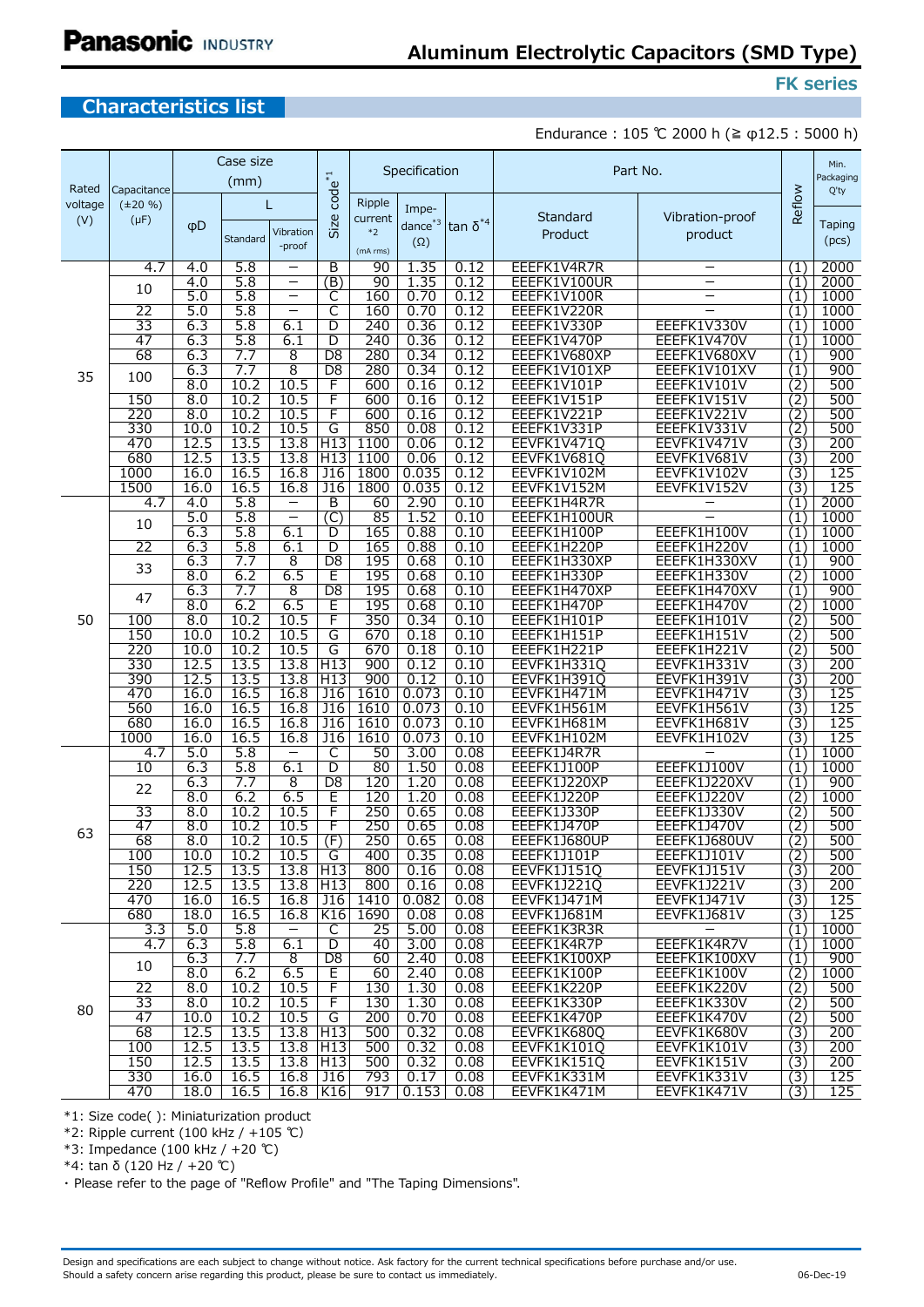#### **FK series**

# **Characteristics list**

Endurance : 105 ℃ 2000 h (≧ φ12.5 : 5000 h)

| Rated<br>Capacitance        |         | Case size<br>(mm) |          |                     | code                |                   | Specification                  |                                         | Part No.    |                 |        | Min.<br>Packaging<br>Q'ty |
|-----------------------------|---------|-------------------|----------|---------------------|---------------------|-------------------|--------------------------------|-----------------------------------------|-------------|-----------------|--------|---------------------------|
| voltage<br>$(\mu F)$<br>(V) | (±20 %) | $\phi$ D          |          |                     |                     | Ripple<br>current | Impe-                          |                                         | Standard    | Vibration-proof | Reflow |                           |
|                             |         |                   | Standard | Vibration<br>-proof | i<br>$\overline{u}$ | $*1$<br>(mA rms)  | $dance^{\ast 2}$<br>$(\Omega)$ | $\left\Vert \tan\delta^{*3}\right\Vert$ | Product     | product         |        | Taping<br>(pcs)           |
|                             | 22      | 8.0               | 10.2     | 10.5                | F                   | 130               | 1.30                           | 0.07                                    | EEEFK2A220P | EEEFK2A220V     | (2)    | 500                       |
|                             | 33      | 10.0              | 10.2     | 10.5                | G                   | 200               | 0.70                           | 0.07                                    | EEEFK2A330P | EEEFK2A330V     | (2)    | 500                       |
|                             | 47      | 12.5              | 13.5     | 13.8                | H <sub>13</sub>     | 500               | 0.32                           | 0.07                                    | EEVFK2A4700 | EEVFK2A470V     | (3)    | 200                       |
| 100                         | 68      | 12.5              | 13.5     | 13.8                | H <sub>13</sub>     | 500               | 0.32                           | 0.07                                    | EEVFK2A680O | EEVFK2A680V     | (3)    | 200                       |
|                             | 100     | 16.0              | 16.5     | 16.8                | J16                 | 793               | 0.17                           | 0.07                                    | EEVFK2A101M | EEVFK2A101V     | (3)    | 125                       |
|                             | 150     | 16.0              | 16.5     | 16.8                | J16                 | 793               | 0.17                           | 0.07                                    | EEVFK2A151M | EEVFK2A151V     | (3)    | 125                       |
|                             | 220     | 18.0              | 16.5     | 16.8                | K16                 | 917               | 0.153                          | 0.07                                    | EEVFK2A221M | EEVFK2A221V     | (3)    | 125                       |
|                             | 330     | 18.0              | 16.5     | 16.8                | K16                 | 917               | 0.153                          | 0.07                                    | EEVFK2A331M | EEVFK2A331V     | (3)    | 125                       |

#### Endurance: 105 ℃ 5000 h

| Rated                                        | Capacitance |          | Case size<br>(mm) |                     | code |                                          | Specification                           |               | Part No.            |                            | Min.<br>Packaging<br>Q'ty |                        |
|----------------------------------------------|-------------|----------|-------------------|---------------------|------|------------------------------------------|-----------------------------------------|---------------|---------------------|----------------------------|---------------------------|------------------------|
| voltage<br>$(\pm 20, 9)$<br>$(\mu F)$<br>(V) |             | $\phi$ D | L<br>Standard     | Vibration<br>-proof | Size | Ripple<br>current<br>$*_{1}$<br>(mA rms) | Impe-<br>$dance^{\ast 2}$<br>$(\Omega)$ | $\tan δ^{*3}$ | Standard<br>Product | Vibration-proof<br>product | Reflow                    | <b>Taping</b><br>(pcs) |
|                                              | 470         | 8.0      | 10.2              | 10.5                | F    | 600                                      | 0.16                                    | 0.26          | EEEFK0J471GP        | EEEFK0J471GV               | (2)                       | 500                    |
| 6.3                                          | 1000        | 8.0      | 10.2              | 10.5                | F    | 600                                      | 0.16                                    | 0.26          | EEEFK0J102GP        | EEEFK0J102GV               | (2)                       | 500                    |
|                                              | 1500        | 10.0     | 10.2              | 10.5                | G    | 850                                      | 0.08                                    | 0.26          | EEEFK0J152GP        | EEEFK0J152GV               | (2)                       | 500                    |
|                                              | 330         | 8.0      | 10.2              | 10.5                | F    | 600                                      | 0.16                                    | 0.19          | EEEFK1A331GP        | EEEFK1A331GV               | (2)                       | 500                    |
| 10                                           | 470         | 8.0      | 10.2              | 10.5                | F    | 600                                      | 0.16                                    | 0.19          | EEEFK1A471GP        | EEEFK1A471GV               | (2)                       | 500                    |
|                                              | 680         | 8.0      | 10.2              | 10.5                | F    | 600                                      | 0.16                                    | 0.19          | EEEFK1A681GP        | EEEFK1A681GV               | (2)                       | 500                    |
|                                              | 1000        | 10.0     | 10.2              | 10.5                | G    | 850                                      | 0.08                                    | 0.19          | EEEFK1A102GP        | EEEFK1A102GV               | (2)                       | 500                    |
|                                              | 330         | 8.0      | 10.2              | 10.5                | F    | 600                                      | 0.16                                    | 0.16          | EEEFK1C331GP        | EEEFK1C331GV               | (2)                       | 500                    |
| 16                                           | 470         | 8.0      | 10.2              | 10.5                | F    | 600                                      | 0.16                                    | 0.16          | EEEFK1C471GP        | EEEFK1C471GV               | (2)                       | 500                    |
|                                              | 680         | 10.0     | 10.2              | 10.5                | G    | 850                                      | 0.08                                    | 0.16          | EEEFK1C681GP        | EEEFK1C681GV               | (2)                       | 500                    |
|                                              | 150         | 8.0      | 10.2              | 10.5                | F    | 600                                      | 0.16                                    | 0.14          | EEEFK1E151GP        | EEEFK1E151GV               | (2)                       | 500                    |
| 25                                           | 220         | 8.0      | 10.2              | 10.5                | F    | 600                                      | 0.16                                    | 0.14          | EEEFK1E221GP        | EEEFK1E221GV               | (2)                       | 500                    |
|                                              | 330         | 8.0      | 10.2              | 10.5                | F    | 600                                      | 0.16                                    | 0.14          | EEEFK1E331GP        | EEEFK1E331GV               | (2)                       | 500                    |
|                                              | 470         | 10.0     | 10.2              | 10.5                | G    | 850                                      | 0.08                                    | 0.14          | EEEFK1E471GP        | EEEFK1E471GV               | (2)                       | 500                    |
|                                              | 100         | 8.0      | 10.2              | 10.5                | F    | 600                                      | 0.16                                    | 0.12          | EEEFK1V101GP        | EEEFK1V101GV               | (2)                       | 500                    |
| 35                                           | 150         | 8.0      | 10.2              | 10.5                | F    | 600                                      | 0.16                                    | 0.12          | EEEFK1V151GP        | EEEFK1V151GV               | (2)                       | 500                    |
|                                              | 220         | 8.0      | 10.2              | 10.5                | F    | 600                                      | 0.16                                    | 0.12          | EEEFK1V221GP        | EEEFK1V221GV               | (2)                       | 500                    |
|                                              | 330         | 10.0     | 10.2              | 10.5                | G    | 850                                      | 0.08                                    | 0.12          | EEEFK1V331GP        | EEEFK1V331GV               | (2)                       | 500                    |
|                                              | 100         | 8.0      | 10.2              | 10.5                | F    | 350                                      | 0.34                                    | 0.10          | EEEFK1H101GP        | EEEFK1H101GV               | (2)                       | 500                    |
| 50                                           | 150         | 10.0     | 10.2              | 10.5                | G    | 670                                      | 0.18                                    | 0.10          | EEEFK1H151GP        | EEEFK1H151GV               | (2)                       | 500                    |
|                                              | 220         | 10.0     | 10.2              | 10.5                | G    | 670                                      | 0.18                                    | 0.10          | EEEFK1H221GP        | EEEFK1H221GV               | (2)                       | 500                    |

\*1: Ripple current (100 kHz / +105 ℃)

\*2: Impedance (100 kHz / +20 ℃)

\*3: tan δ (120 Hz / +20 ℃)

・ Please refer to the page of "Reflow Profile" and "The Taping Dimensions".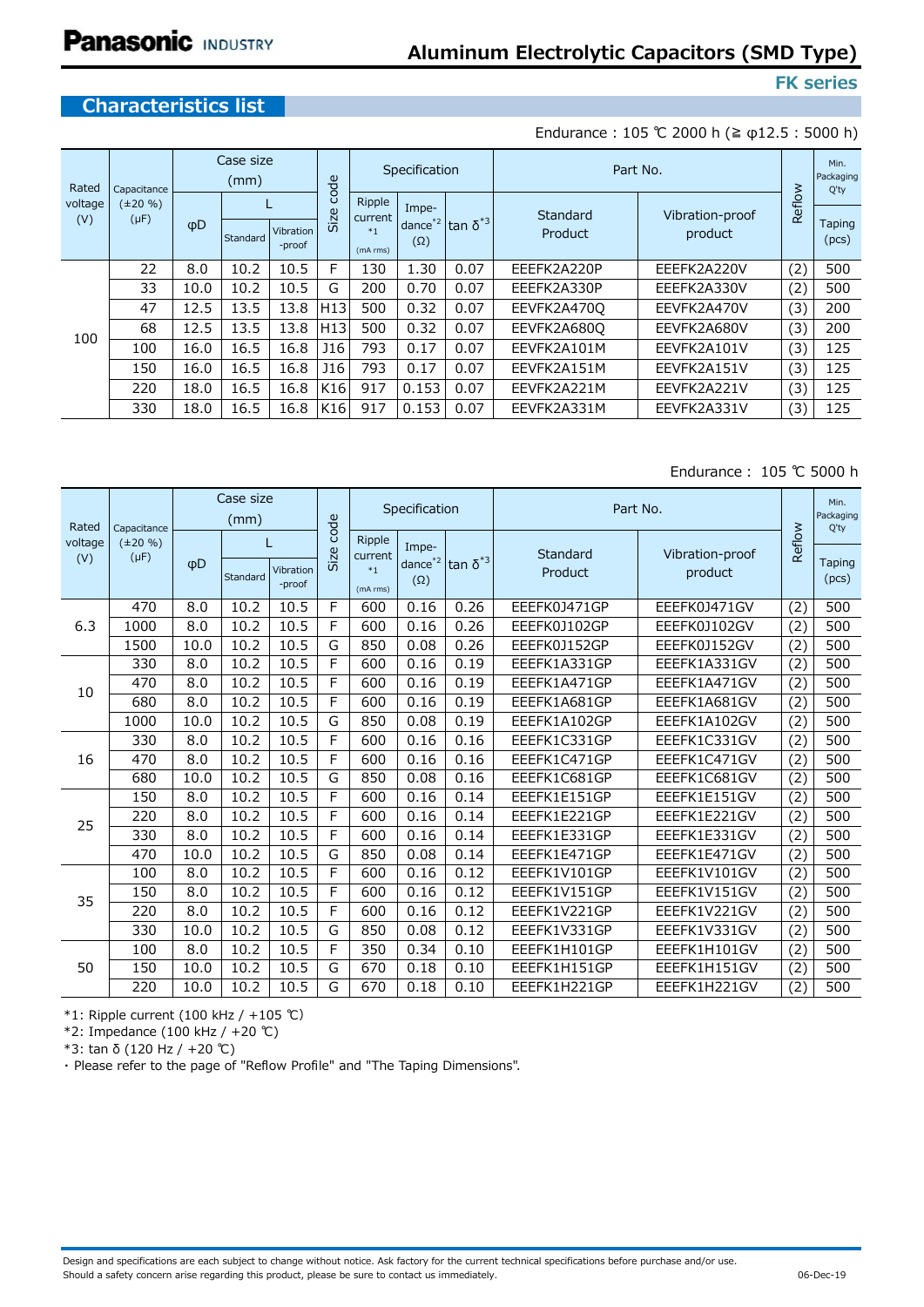# **Guidelines and precautions regarding the** technical information and use of our products described in this online catalog.

- If you want to use our products described in this online catalog for applications requiring special qualities or reliability, or for applications where the failure or malfunction of the products may directly jeopardize human life or potentially cause personal injury (e.g. aircraft and aerospace equipment, traffic and transportation equipment, combustion equipment, medical equipment, accident prevention, anti-crime equipment, and/or safety equipment), it is necessary to verify whether the specifications of our products fit to such applications. Please ensure that you will ask and check with our inquiry desk as to whether the specifications of our products fit to such applications use before you use our products.
- The quality and performance of our products as described in this online catalog only apply to our products when used in isolation. Therefore, please ensure you evaluate and verify our products under the specific circumstances in which our products are assembled in your own products and in which our products will actually be used.
- If you use our products in equipment that requires a high degree of reliability, regardless of the application, it is recommended that you set up protection circuits and redundancy circuits in order to ensure safety of your equipment.
- The products and product specifications described in this online catalog are subject to change for improvement without prior notice. Therefore, please be sure to request and confirm the latest product specifications which explain the specifications of our products in detail, before you finalize the design of your applications, purchase, or use our products.
- The technical information in this online catalog provides examples of our products' typical operations and application circuits. We do not quarantee the non-infringement of third party's intellectual property rights and we do not grant any license, right, or interest in our intellectual property.
- **If any of our products, product specifications and/or technical information in this online** catalog is to be exported or provided to non-residents, the laws and regulations of the exporting country, especially with regard to security and export control, shall be observed.

<Regarding the Certificate of Compliance with the EU RoHS Directive/REACH Regulations>

- The switchover date for compliance with the RoHS Directive/REACH Regulations varies depending on the part number or series of our products.
- When you use the inventory of our products for which it is unclear whether those products are compliant with the RoHS Directive/REACH Regulation, please select "Sales Inguiry" in the website inquiry form and contact us.

We do not take any responsibility for the use of our products outside the scope of the specifications, descriptions, quidelines and precautions described in this online catalog.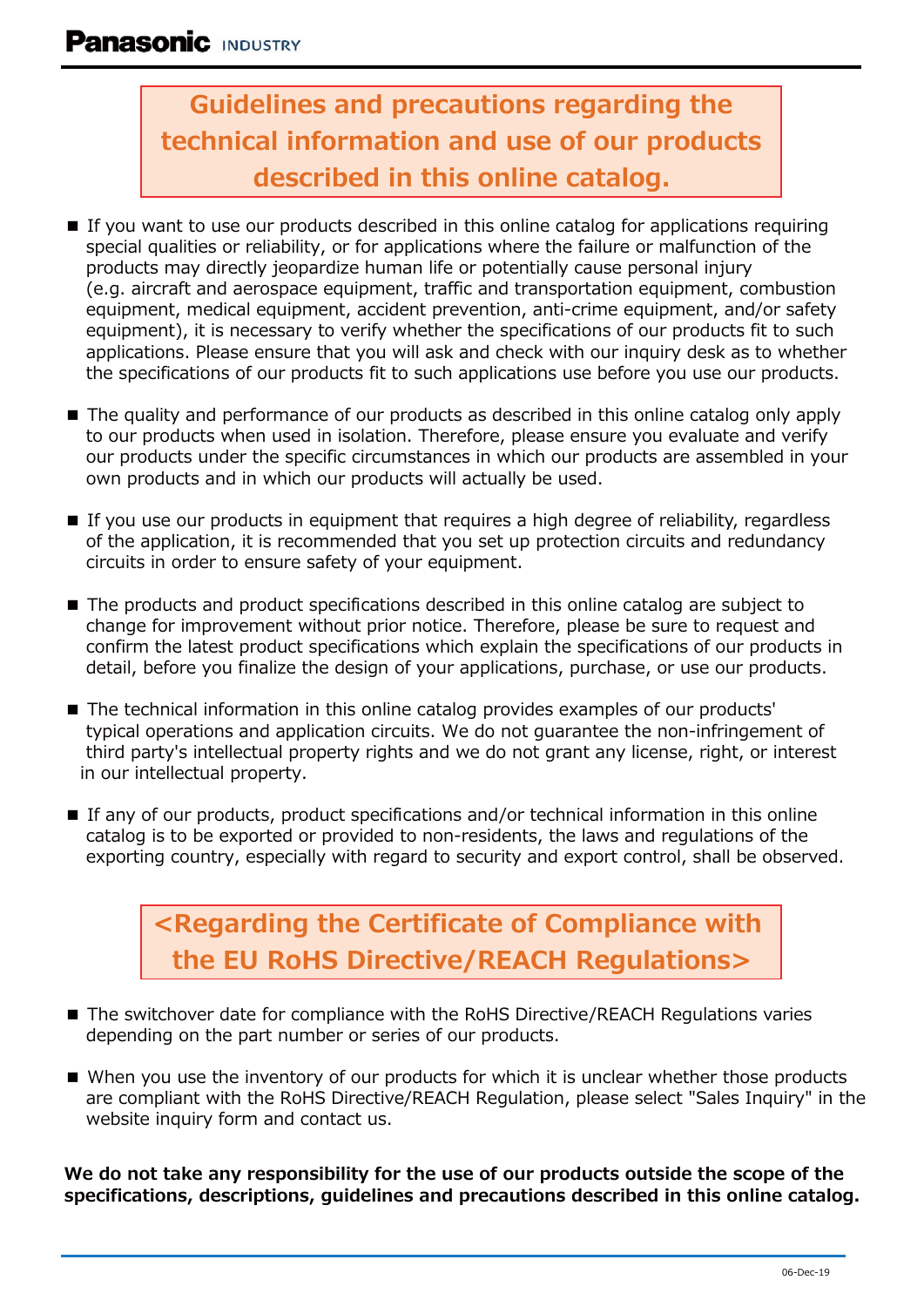

## Applicable laws and regulations

This product complies with the RoHS Directive (Restriction of the use of certain hazardous substances in electrical and electronic equipment (DIRECTIVE 2011/65/EU and (EU)2015/863)).

. No Ozone Depleting Chemicals (ODC's), controlled under the Montreal Protocol Agreement, are used in producing this product.

We do not use PBBs or PBDEs as brominated flame retardants.

- · Export procedure which followed export related requlations, such as foreign exchange and a foreign trade method, on the occasion of export of this product.
- · These products are not dangerous goods on the transportation as identified by UN(United Nations) numbers or UN classification.

#### ■ Limited applications

- · This capacitor is designed to be used for electronics circuits such as audio/visual equipment, home appliances, computers and other office equipment, optical equipment, measuring equipment.
- · High reliability and safety are required [ be / a possibility that incorrect operation of this product may do harm to a human life or property ] more. When use is considered by the use, the delivery specifications which suited the use separately need to be exchanged.

#### ■ Intellectual property rights and licenses

· The technical information in this specification provides examples of our products' typical operations and application circuits. We do not quarantee the non-infringement of third party's intellectual property rights and we do not grant any license, right, or interest in our intellectual property.

**Items to be observed** 

#### ■ For specification

· This specification quarantees the quality and performance of the product as individual components. The durability differs depending on the environment and the conditions of usage.

Before use, check and evaluate their compatibility with actual conditions when installed in the products.

When safety requirements cannot be satisfied in your technical examination, inform us immediately.

. Do not use the products beyond the specifications described in this document.

#### ■ Upon application to products where safety is regarded as important

Install the following systems for a failsafe design to ensure safety if these products are to be used in equipment where a defect in these products may cause the loss of human life or other signification damage, such as damage to vehicles (automobile, train, vessel), traffic lights, medical equipment, aerospace equipment, electric heating appliances, combustion/ gas equipment, rotating rotating equipment, and disaster/crime prevention equipment.

- (1) The system is equipped with a protection circuit and protection device.
- (2) The system is equipped with a redundant circuit or other system to prevent an unsafe status in the event of a single fault.

### ■ Conditions of use

· Before using the products, carefully check the effects on their quality and performance, and determined whether or not they can be used. These products are designed and manufactured for general-purpose and standard use in general electronic equipment. These products are not intended for use in the following special conditions.

- (1) In liquid, such as Water, Oil, Chemicals, or Organic solvent.
- (2) In direct sunlight, outdoors, or in dust.
- (3) In vapor, such as dew condensation water of resistive element, or water leakage, salty air, or air with a high concentration corrosive gas, such as Cl2, H2S, NH3, SO2, or NOx.
- (4) In an environment where strong static electricity or electromagnetic waves exist.
- (5) Mounting or placing heat-generating components or inflammables, such as vinyl-coated wires, near these products.
- (6) Sealing or coating of these products or a printed circuit board on which these products are mounted, with resin and other material.
- (7) Using resolvent, water or water-soluble cleaner for flux cleaning agent after soldering. (In particular, when using water or a water-soluble cleaning agent, be careful not to leave water residues)
- (8) Using in the atmosphere where strays acid or alkaline.
- (9) Using in the atmosphere where there are excessive vibration and shock.
- Please arrange circuit design for preventing impulse or transitional voltage.

Do not apply voltage, which exceeds the full rated voltage when the capacitors receive impulse voltage, instantaneous high voltage, high pulse voltage etc.

· Our products there is a product are using an electrolyte solution. Therefore, misuse can result in rapid deterioration of characteristics and functions of each product. Electrolyte leakage damages printed circuit and affects performance, characteristics, and functions of customer system.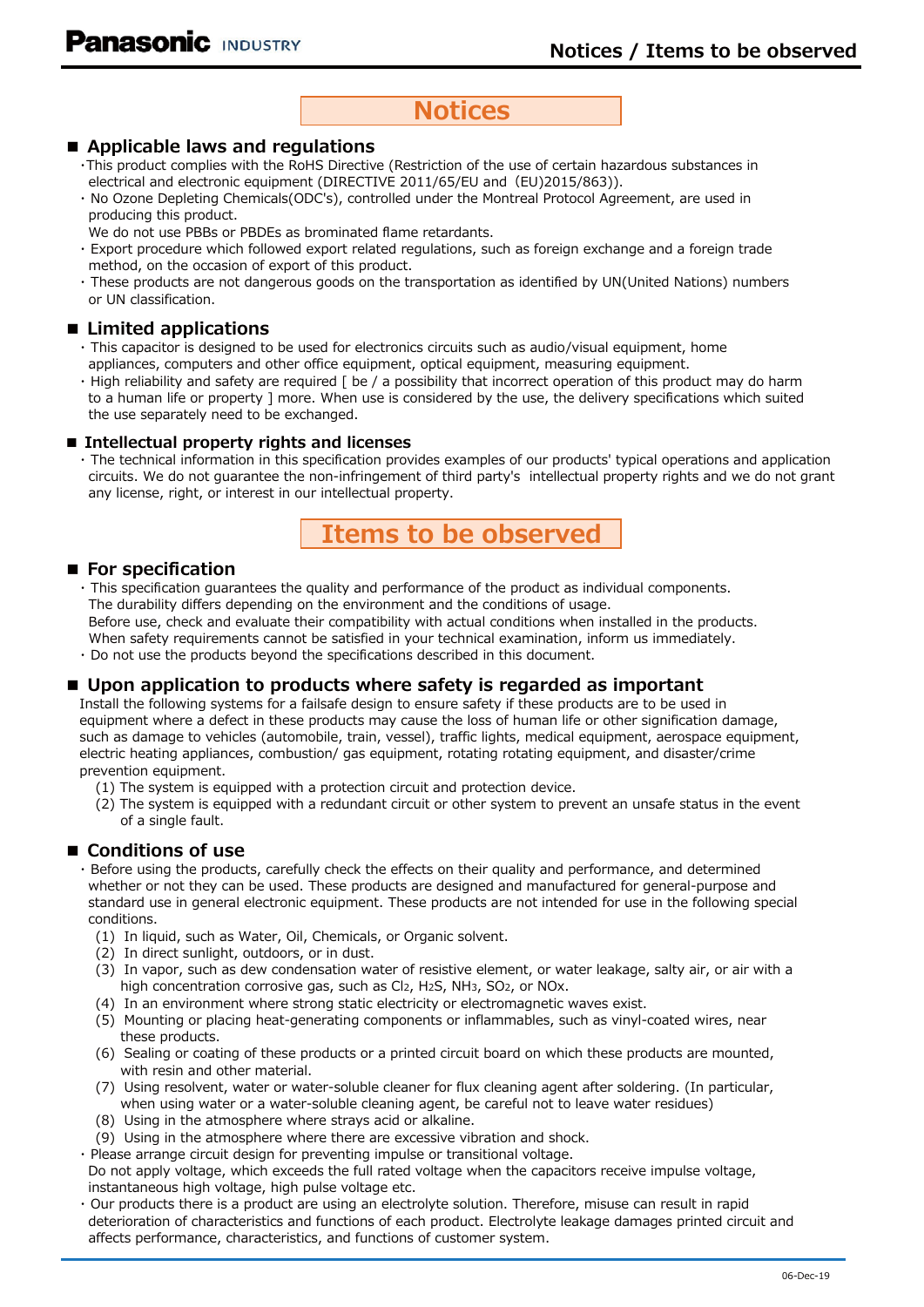# **A Application guidelines (SMD Type)**

# 1. Circuit design

#### 1.1 Operating temperature and frequency

Electrical characteristics of the capacitor are likely to change due to variation in temperature and/or frequency. Circuit designers should take these changes into consideration.

- (1) Effects of operating temperature on electrical parameters
	- At higher temperatures : leakage current and capacitance increase while equivalent series resistance (ESR) decreases.
	- At lower temperatures : leakage current and capacitance decrease while equivalent series resistance (ESR) increases.
- (2) Effects of frequency on electrical parameters

At higher frequencies : capacitance and impedance decrease while tan d increases.

At lower frequencies : heat generated by ripple current will rise due to an increase in equivalent series resistance (ESR).

#### 1.2 Operating temperature and life expectancy

- (1) Expected life is affected by operating temperature. Generally, each 10 °C reduction in temperature will double the expected life. Use capacitors at the lowest possible temperature below the upper category temperature.
- (2) If operating temperatures exceed the upper category limit, rapid deterioration of electrical parameter will occur and irreversible damage will result.

Check for the maximum capacitor operating temperatures including ambient temperature, internal capacitor temperature rise due to ripple current, and the effects of radiated heat from power transistors, IC's or resistors.

Avoid placing components, which could conduct heat to the capacitor from the back side of the circuit board.

(3) The formula for calculating expected life at lower operating temperatures is as follows;

$$
L_2 = L_1 \times 2^{-\frac{T_1 - T_2}{10}}
$$

- : Guaranteed life (h) at temperature, T1 °C  $L_1$
- : Expected life (h) at temperature, T2 °C  $L<sub>2</sub>$
- $T_1$ : Upper category temperature (°C)
- $T<sub>2</sub>$ : Actual operating temperature, ambient temperature + temperature rise due to ripple current (°C)
- (4) Using the capacitor beyond the estimated lifetime will result in short circuit, electrolyte leak, vent open, and large deterioration of characteristics. The lifetime cannot go above 15 years due to aging of sealing rubber.

#### 1.3 Common application conditions to avoid

The following misapplication load conditions will cause rapid deterioration of a capacitor's electrical parameters. In addition, rapid heating and gas generation within the capacitor can occur, causing the pressure relief vent to operate and resultant leakage of electrolyte. Under extreme conditions, explosion and fire ignition could result. The leaked electrolyte is combustible and electrically conductive.

(1) Reverse voltage

DC capacitors have polarity. Therefore, please do not apply the reverse voltage. Verify correct polarity before insertion.

For circuits with changing or uncertain polarity, use DC bipolar capacitors. DC bipolar capacitors are not suitable for use in AC circuits.

(2) Charge / Discharge applications

Standard capacitors are not suitable for use in repeating charge/discharge applications. For charge/ discharge applications, consult us with your actual application condition. For rush current, please to nor exceed 100 A.

(3) ON-OFF circuit

Do not use capacitors in circuit where ON-OFF switching is repeated more than 10000 times/per day. In case of applying to the theses ON-OFF circuit, consult with us about circuit condition and so on.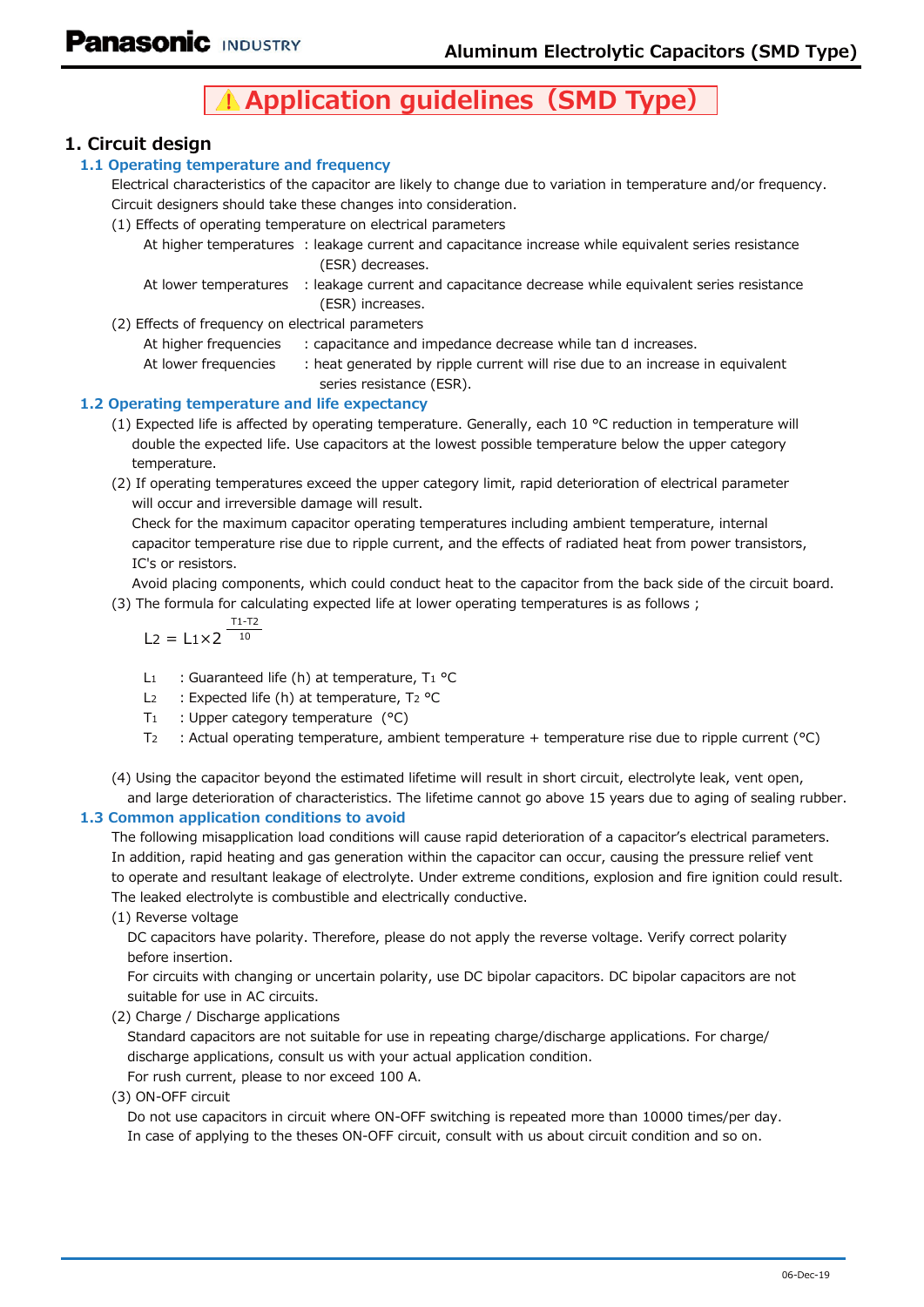#### (4) Over voltage

Do not apply voltages exceeding the maximum specified rated voltage. Voltages up to the surge voltage rating are acceptable for short periods of time.

Ensure that the sum of the DC voltage and the superimposed AC ripple voltage does not exceed the rated voltage.

(5) Ripple current

Do not apply ripple currents exceeding the maximum specified value. For high ripple current applications, use a capacitor designed for high ripple currents. In addition, consult us if the applied ripple current is to be higher than the maximum specified value. Ensure that rated ripple currents that superimposed on low DC bias voltages do not cause reverse voltage conditions.

Even if it is within a rated ripple current, in case the practical use is over the pre described endurance lifetime, it causes the increase of deterioration of ESR characteristic and the internal generation heat by ripple current. Due to this, there is some possibility of vent open, bulging of sleeve and rubber, electrolyte leakage, and shot circuit, explosion and ignition in the worst case.

#### 1.4 Using two or more capacitors in parallel

(1) Capacitors connected in parallel

The circuit resistance can closely approximate the series resistance of the capacitor, causing an imbalance of ripple current loads within the capacitors. Careful wiring methods can minimize the possible application of an excessive ripple current to a capacitor.

(2) Capacitors connected in series

Differences in normal DC leakage current among capacitors can cause voltage imbalances.

The use of voltage divider shunt resistors with consideration to leakage currents can prevent capacitor voltage imbalances.

NOTE: Please do not use in the series in the case of conductive polymer hybrid aluminum electrolytic capacitor.

#### 1.5 Capacitor mounting considerations

#### (1) Double-sided circuit boards

Avoid wiring pattern runs, which pass between the mounted capacitor and the circuit board.

(2) Clearance for case mounted pressure relief ( $\geq \varphi$ 10 mm)

Capacitors with case mounted pressure relief require sufficient clearance to allow for proper pressure relief operation.

The minimum clearance are dependent on capacitor diameters as follows.

(Dia 10 mm to Dia 16 mm : 2 mm minimum, Dia 18 mm : 3 mm minimum)

(3) Wiring near the pressure relief ( $\geq \varphi$ 10 mm)

Avoid locating high voltage or high current wiring or circuit board paths above the pressure relief. Flammable, high temperature gas that exceeds 100 °C may be released which could dissolve the wire insulation and jonite.

(4) Circuit board patterns under the capacitor

Avoid circuit board runs under the capacitor, as an electrical short can occur due to an electrolyte leakage.

#### 1.6 Electrical isolation of the capacitor

Completely isolate the capacitor as follows.

· Between the cathode and the case and between the anode terminal and other circuit paths.

#### 1.7 Capacitor coating

The laminate coating is intended for marking and identification purposes and is not meant to electrically insulate the capacitor.

## 2. Capacitor handling techniques

#### 2.1 Considerations before using

- (1) Capacitors have a finite life. Do not reuse or recycle capacitors from used equipment.
- (2) Transient recovery voltage may be generated in the capacitor due to dielectric absorption. If required, this voltage can be discharged with a resistor with a value of about 1  $k\Omega$ .
- (3) Capacitors stored for a long period of time may exhibit an increase in leakage current. This can be corrected by gradually applying rated voltage in series with a resistor of approximately 1  $k\Omega$ .
- (4) If capacitors are dropped, they can be damaged mechanically or electrically. Avoid using dropped capacitors.
- (5) Dented or crushed capacitors should not be used.

The seal integrity can be damaged and loss of electrolyte/ shortened life can result.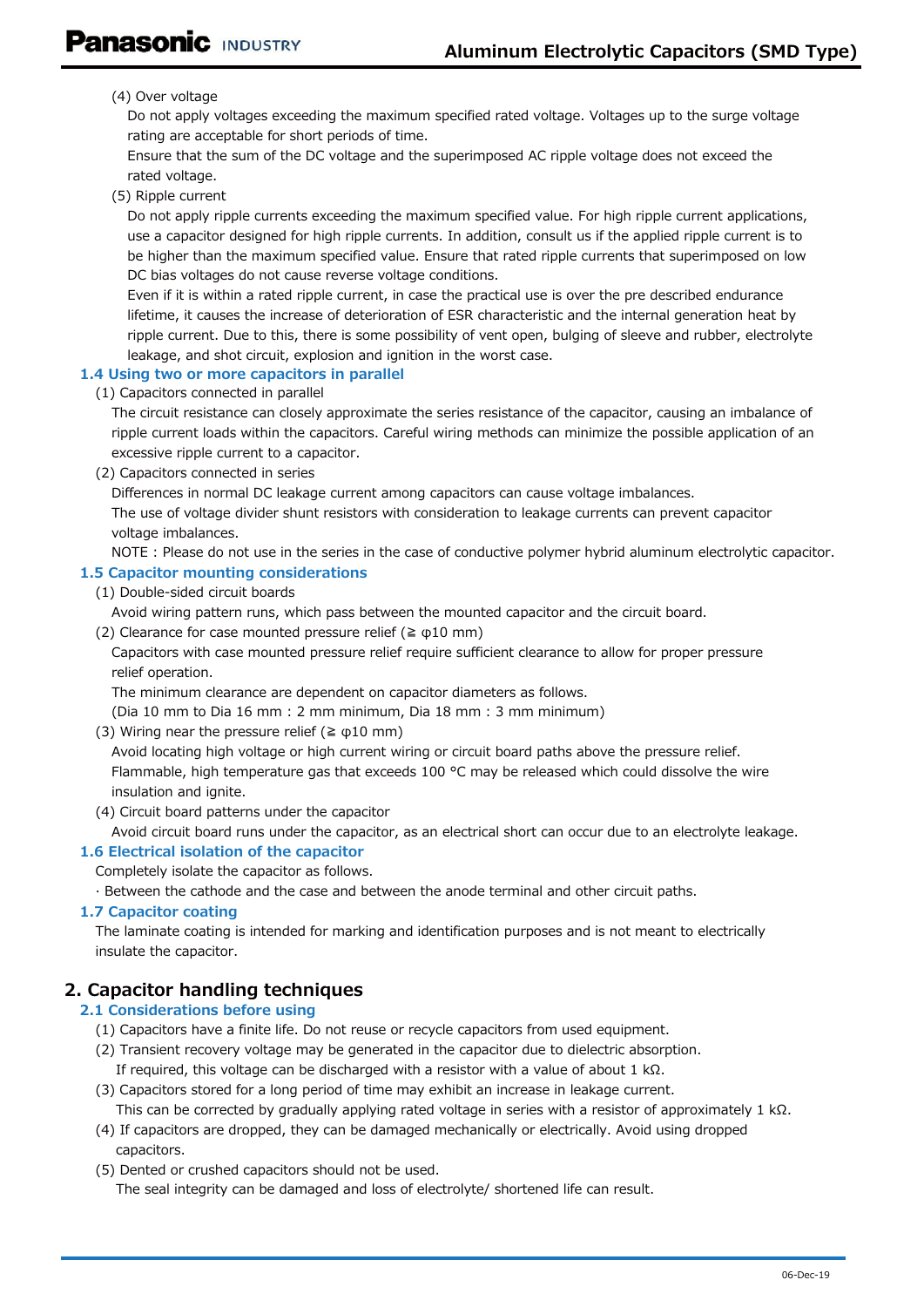#### **2.2 Capacitor insertion**

- (1) Verify the correct capacitance and rated voltage of the capacitor.
- (2) Verify the correct polarity of the capacitor before insertion.
- (3) Verify the correct terminal dimension and land pattern size before mount to avoid stress on the terminals.
- (4) Excessive mounting pressure can cause high leakage current, short circuit, or disconnection.

#### 2.3 Reflow soldering

(1) Surface-mount type capacitor are exclusively for reflow soldering.

When reflow solder is used an ambient heat condition system such as the simultaneous use of infrared and hot-air is recommended.

(2) Observe proper soldering conditions (temperature, time, etc.). Do not exceed the specified limits. If the peak temperature is high or if the heating time is long, it may cause deterioration of the electrical characteristics and life characteristics.

Recommended soldering condition is a guideline for ensuring the basic characteristics of the components, but not for the stable soldering conditions. Conditions for proper soldering should be set up according to individual onditions.

- · The Temperature on Capacitor top shall be measured by using thermal couple that is fixed firmly by epoxy glue.
- (3) In case of use in 2 times reflow, 2nd reflow must be done when the capacitor's temperature return back to normal level.
- (4) In our recommended reflow condition, the case discoloration and the case swelling might be slightly generated. But please acknowledge that these two phenomena do not influence the reliability of the product.
- (5) The crack on top marking might be occurred by reflow heat stress.

But please acknowledge that it does not influence the reliability of the product.

(6) VPS (Vapor Phase Soldering) reflow can cause significant characteristics change and/ or mounting failure due to deformation by acute temperature rise.

VPS is acceptable provided that the process does not exceed recommended reflow profile and temperature rise is less than 3 degC/sec.

Please contact Panasonic for detailed conditions.

(7) The vibration-proof capacitors of size  $\Phi$ 6.3 has support terminals extending from the bottom side to the lead edge. Then, make sure to find appropriate soldering conditions to form fillet on the support terminals if required for appearance inspection. However, even if sufficient solder fillets are not observed, the reliability of vibration-proof will not be lowered because the support terminals on the bottom side enhance the solder joint to PCB.

#### 2.4 Manual soldering

- (1) Observe temperature and time soldering specifications or do not exceed temperature of 350 °C for 3 seconds or less.
- (2) If a soldered capacitor must be removed and reinserted, avoid excessive stress on the capacitor leads.

(3) Avoid physical contacts between the tip of the soldering iron and capacitors to prevent or capacitor failure.

#### 2.5 Capacitor handling after soldering

- (1) Avoid moving the capacitor after soldering to prevent excessive stress on the lead wires where they enter the seal. The capacitor may break from element portion due to a torque at outer rim, causing a large stress to terminals.
- (2) Do not use the capacitor as a handle when moving the circuit board assembly. The total weight of the board would apply to element portion through terminals, and the capacitor may break.
- (3) Avoid striking the capacitor after assembly to prevent failure due to excessive shock. The capacitor may break due to excessive shock or load above specified range.

#### 2.6 Circuit board cleaning

(1) Circuit boards can be immersed or ultrasonically cleaned using suitable cleaning solvents for up to 5 minutes and up to 60 °C maximum temperatures. The boards should be thoroughly rinsed and dried. The use of ozone depleting cleaning agents is not recommended for the purpose of protecting our environment

[Target solvent]

Pine Alpha ST-100S, Aqua Cleaner 210SEP, Clean-thru 750H / 750L / 710M, Sunelec B-12, Sunelec B-12, Cold Cleaner P3-375, Techno Cleaner 219, DK Be-clear CW-5790, Telpene Cleaner EC-7R, Technocare FRW-17 / FRW-1 / FRV-1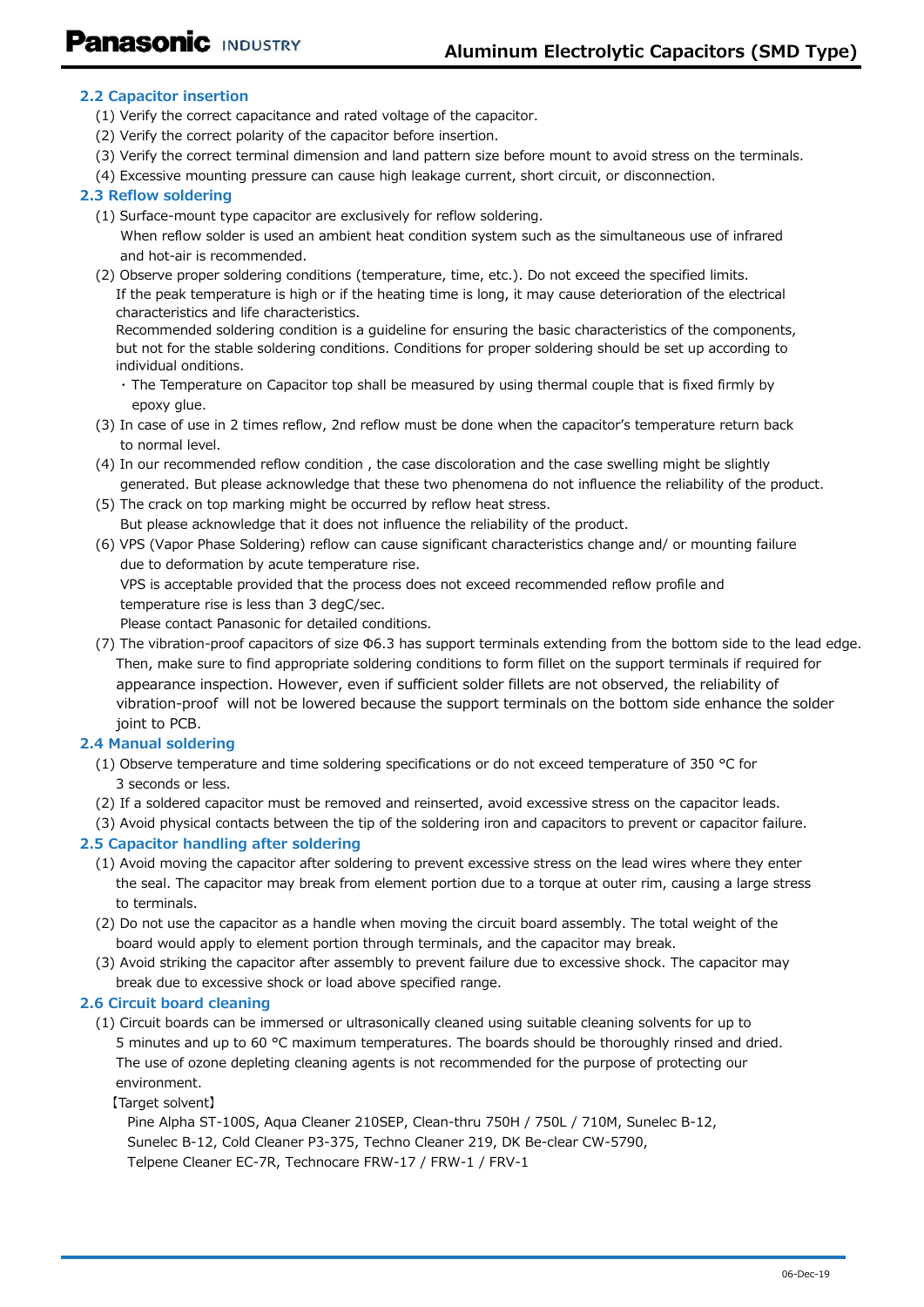- (2) Avoid using the following solvent groups unless specifically allowed in the specification;
	- (a) Halogenated cleaning solvents : except for solvent resistant capacitor types, halogenated solvents can permeate the seal and cause internal capacitor corrosion and failure. For solvent resistant capacitors, carefully follow the temperature and time requirements based on the specification. 1,1,1-trichloroethane should never be used on any aluminum electrolytic capacitor.
	- : could react and dissolve the aluminum case. (b) Alkaline solvents
	- (c) Petroleum based solvents : deterioration of the rubber seal could result.
	- : deterioration of the rubber seal could result. (d) Xylene
	- (e) Acetone : removal of the ink markings on the vinyl sleeve could result.
- (3) A thorough drying after cleaning is required to remove residual cleaning solvents that may be trapped between the capacitor and the circuit board. Avoid drying temperatures, which exceed the upper category temperature of the capacitor.
- (4) Monitor the contamination levels of the cleaning solvents during use in terms of electrical conductivity, pH, specific gravity, or water content.

Chlorine levels can rise with contamination and adversely affect the performance of the capacitor. Control the flux density in the cleaning agent to be less than 2 mass%.

- (5) Depending on the cleaning method, the marking on a capacitor may be erased or blurred.
- » Please consult us if you are not certain about acceptable cleaning solvents or cleaning methods.

#### 2.7 Mounting adhesives and coating agents

When using mounting adhesives or coating agents to control humidity, avoid using materials containing halogenated solvents.

Also, avoid the use of chloroprene based polymers.

Harden on dry adhesive or coating agents well lest the solvent should be left.

After applying adhesives or coatings, dry thoroughly to prevent residual solvents from being trapped between the capacitor and the circuit board.

#### **2.8 Fumigation**

In exporting electronic appliances with aluminum electrolytic capacitors, in some cases fumigation treatment using such halogen compound as methyl bromide is conducted for wooden boxes.

If such boxes are not dried well, the halogen left in the box is dispersed while transported and enters in the capacitors inside.

This possibly causes electrical corrosion of the capacitors. Therefore, after performing fumigation and drying make sure that no halogen is left.

Don't perform fumigation treatment to the whole electronic appliances packed in a box.

Leave more than 1/3 of the sealing portion open, and do not cover that portion with any adhesives or coating. 2.9 Flux

If you use a halogen type (Chlorine type, Bromine type, etc.) high-activity flux, please use it after confirmation in advance, as it may have an impact on performance and reliability of this product due to the residue of the flux.

#### 3. Precautions for using capacitors

#### **3.1 Environmental conditions**

Capacitors should not be stored or used in the following environments.

- (1) Exposure to temperatures above the upper category or below the lower category temperature of the capacitor.
- (2) Direct contact with water, salt water, or oil.
- (3) High humidity conditions where water could condense on the capacitor.
- (4) Exposure to toxic gases such as hydrogen sulfide, sulfuric acid, nitric acid, chlorine, chlorine compound, bromine, bromine compound or ammonia.
- (5) Exposure to ozone, radiation, or ultraviolet rays.
- (6) Vibration and shock conditions exceeding specified requirements.

Even within the specified requirements, a large vibration acceleration may be applied due to resonance, so be sure to evaluate and confirm with the actual product.

#### **3.2 Electrical precautions**

- (1) Avoid touching the terminals of a capacitor as a possible electric shock could result. The exposed aluminum case is not insulated and could also cause electric shock if touched.
- (2) Avoid short circuiting the area between the capacitor terminals with conductive materials including liquids such as acids or alkaline solutions.
- (3) A low-molecular-weight-shiroxane which is included in a silicon material shall causes abnormal electrical characteristics